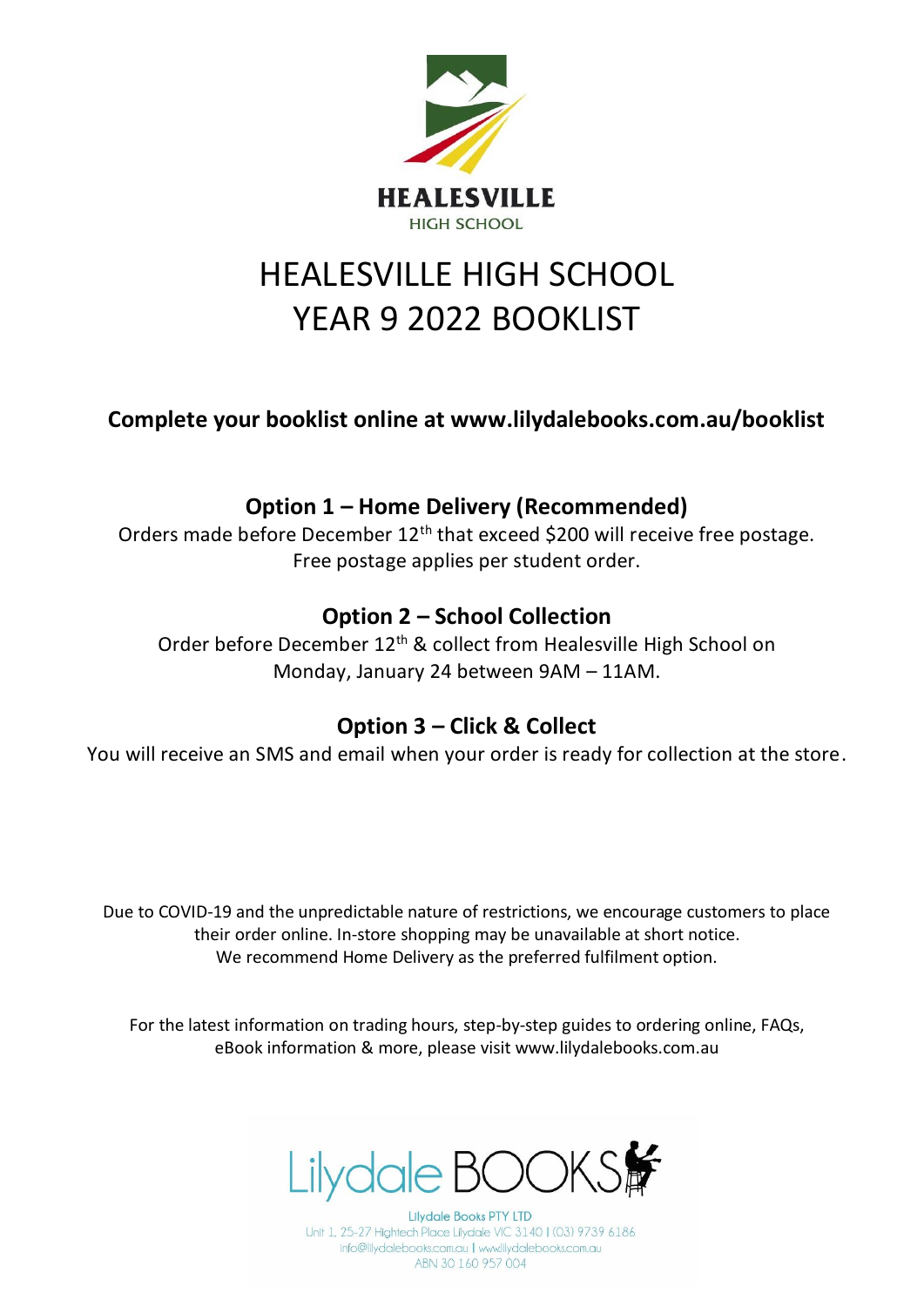|                                                                                                                                                               | <b>TOTAL PRICE</b> |
|---------------------------------------------------------------------------------------------------------------------------------------------------------------|--------------------|
| <b>ART / RECYCLED SCULPTURE</b>                                                                                                                               |                    |
| 1 FINELINER ARTLINE BLACK 0.4MM                                                                                                                               | \$2.85             |
| 1 HB PENCIL                                                                                                                                                   | \$0.65             |
| 1 4B PENCIL                                                                                                                                                   | \$0.65             |
| 1 6B PENCIL                                                                                                                                                   | \$0.65             |
| 1 ERASER (LARGE)                                                                                                                                              | \$0.55             |
| 1 64 PAGE A4 EXERCISE BOOK                                                                                                                                    | \$0.90             |
| 1 A4 VISUAL DIARY 120 PAGE 110GSM                                                                                                                             | \$4.85             |
| <b>CELEBRATIONS / WORLD FARE</b>                                                                                                                              |                    |
| 1 64 PAGE A4 EXERCISE BOOK                                                                                                                                    | \$0.90             |
| <b>ENGLISH</b>                                                                                                                                                |                    |
| THE ABSOLUTELY TRUE DIARY OF A PART TIME INDIANALEXIE                                                                                                         | \$19.99            |
| AUSTRALIAN SCHOOLMATE OXFORD DICTIONARY 7E (NEW EDITION FOR 2022) (Retain from                                                                                |                    |
| previous year)                                                                                                                                                | \$22.95            |
| 1 DOCUMENT WALLET BUFF                                                                                                                                        | \$0.85             |
| 1 2D RING FOLDER A4 25MM                                                                                                                                      | \$3.95             |
| 2 96 PAGE A4 BINDER BOOK                                                                                                                                      | \$1.90             |
| 2 50 REFILLS LINED PAPER 7MM                                                                                                                                  | \$3.90             |
| <b>HUMANITIES</b>                                                                                                                                             |                    |
| OXFORD HUMANITIES 9 VICTORIAN CURRICULUM STUDENT BOOK + OBOOK PRO 2E (NEW                                                                                     |                    |
| <b>EDITION FOR 2022)</b><br>2 96 PAGE A4 BINDER BOOK                                                                                                          | \$65.95<br>\$1.90  |
|                                                                                                                                                               |                    |
| <b>HEALTH &amp; PHYSICAL EDUCATION</b><br>2 96 PAGE A4 BINDER BOOK                                                                                            | \$1.90             |
|                                                                                                                                                               |                    |
| <b>INSTRUMENTAL MUSIC</b><br>1 A4 DISPLAY BOOK 20 POCKETS REFILLABLE                                                                                          | \$1.45             |
|                                                                                                                                                               |                    |
| <b>LANGUAGES: JAPANESE</b>                                                                                                                                    |                    |
| <b>IITOMO 3&amp;4 STUDENT BOOK + EBOOK 2E</b>                                                                                                                 | \$58.95            |
| 1 96 PAGE A4 EXERCISE BOOK                                                                                                                                    | \$1.10             |
| <b>MATHEMATICS: GENERAL MATHEMATICS</b>                                                                                                                       |                    |
| MATHS MATE 9 AC STUDENT PAD 6E                                                                                                                                | \$14.95            |
| NELSON MATHS BOOK 3 STUDENT WORKBOOK (NEW EDITION FOR 2022)                                                                                                   | \$15.95            |
| 1 CALCULATOR ABACUS SX-II MATRIXN SCIENTIFIC (Retain from previous year)                                                                                      | \$26.95            |
| 4 96 PAGE A4 EXERCISE BOOK                                                                                                                                    | \$4.40             |
| 1 GRAPH PAD 25 LEAF 2MM A4                                                                                                                                    | \$1.90             |
| The following is a compulsory fee for students. The resource will be provided by the school in Term 1.<br>1 MATHSPACE SUBSCRIPTION FEE YEAR 9 2022 (Fee Only) | \$27.75            |
|                                                                                                                                                               |                    |
| <b>MEDIA / PHOTOGRAPHY</b>                                                                                                                                    |                    |
| 1 A4 VISUAL DIARY 120 PAGE 110GSM                                                                                                                             | \$4.85             |
| 1 64 PAGE A4 EXERCISE BOOK                                                                                                                                    | \$0.90<br>\$3.75   |
| 1 BLACK TEXTA ARTLINE 70                                                                                                                                      |                    |
| 1 HEADPHONES MINIJAC 3.5MM INPUT<br>STUDENTS MAY CHOOSE TO BRING THEIR OWN PERSONAL HEADPHONES                                                                | \$5.95             |
| <b>WOOD/METAL</b>                                                                                                                                             |                    |
| 1 A3 SKETCH BOOK 20 PAGE                                                                                                                                      | \$3.35             |
| 1 HB PENCIL                                                                                                                                                   | \$0.65             |
| 1 FINELINER ARTLINE BLACK 0.4MM                                                                                                                               | \$2.85             |